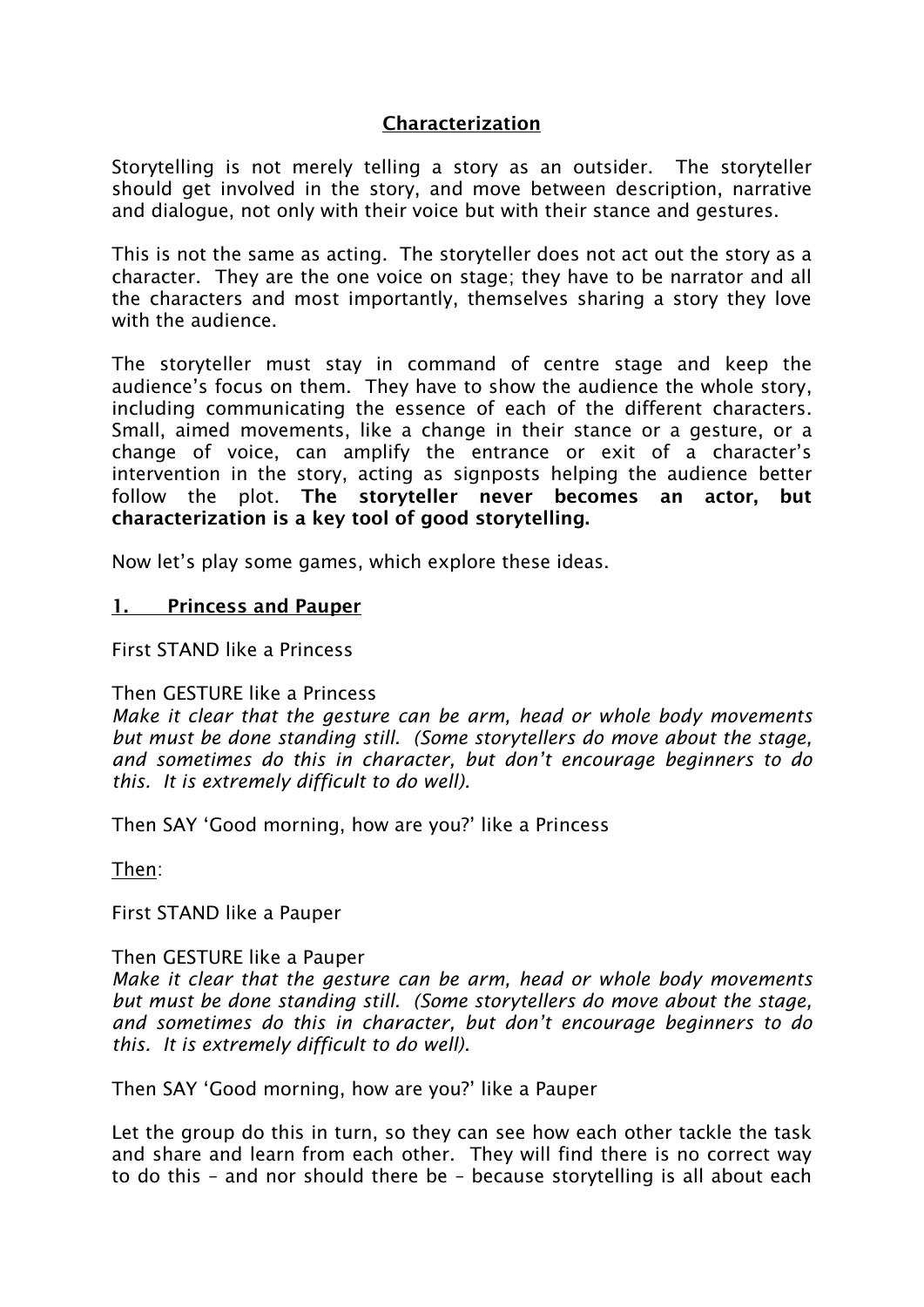individual storyteller finding the best way for them to communicate with the audience.

# 2. The Shared Lunch

A 'shared lunch' is a typical plot device which allows the hero/heroine to be given the solution to their problem as a result of an act of generosity on their part. Often the piece of advice/answer the hero/heroine is given makes no sense at all until later in the story.

As individuals, think up an encounter between the Princess and the Pauper in which the Pauper begs for food and the Princess agrees to share her lunch. Make it short, with a few sentences of narration and a couple of sentences of dialogue per character.

TELL this to the rest of the group, trying to alter your stance, your gesture and your voice to help the audience follow the change from narrator to Princess to Pauper.

## 3. The Old Woman and the Pig

(You can read the story below)

TELL the story to the group, without any characterization.

TALK about the old woman and discuss what the group think she is really like (her character, not her appearance). How would she stand, gesture and speak?

Split the group into pairs or small teams and ask them to find stances, gestures and voices for all the other characters in the story, including inanimate objects like the stick and the rope.

Retell the story as a team. Try this a few times, to give everybody a chance to be something different.

# The Old Woman and the Pig

An old woman was sweeping her house, and she found a sixpence. *'What,'* said she, *'shall I do with this sixpence? I will go to market, and buy a little pig.'* And so she did.

As she was coming home, she came to a stile and said *'Piggy! Piggy! Get over the stile, or I shan't get home tonight.'* But the pig said *'No'.*

She went a little further, and she met a dog. So she said: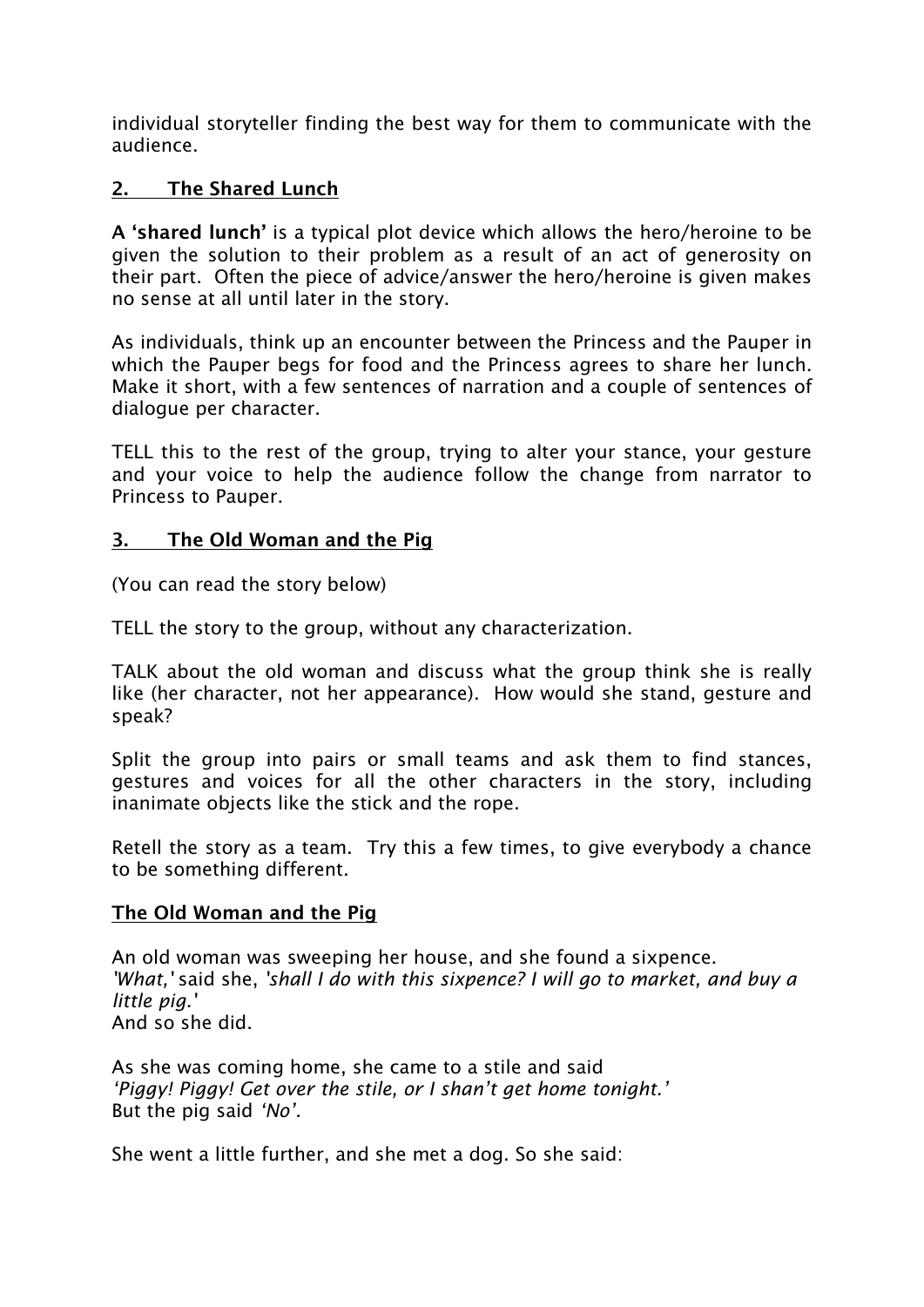*'Dog! dog! bite pig; piggy won't get over the stile; and I shan't get home tonight.'*  But the dog said '*No'*.

She went a little further, and she met a stick. So she said: *'Stick! stick! beat dog! dog won't bite pig; piggy won't get over the stile; and I shan't get home tonight.'*  But the stick said *'No'.*

She went a little further, and she met a fire. So she said: *'Fire! fire! burn stick; stick won't beat dog; dog won't bite pig; piggy won't get over the stile; and I shan't get home tonight.'* But the fire said *'No'.*

She went a little further, and she met some water. So she said: *'Water! water! quench fire; fire won't burn stick; stick won't beat dog; dog won't bite pig; piggy won't get over the stile; and I shan't get home tonight.'*  But the water said *'No'.*

She went a little further, and she met an ox. So she said: *'Ox! ox! drink water; water won't quench fire; fire won't burn stick; stick won't beat dog; dog won't bite pig; piggy won't get over the stile; and I shan't get home tonight.'*  But the ox said *'No'.*

She went a little further and she met a butcher. So she said: *'Butcher! butcher! kill ox; ox won't drink water; water won't quench fire; fire won't burn stick; stick won't beat dog; dog won't bite pig; piggy won't get over the stile; and I shan't get home tonight.'*  But the butcher said *'No'.*

She went a little further, and she met a rope. So she said: *'Rope! rope! hang butcher; butcher won't kill ox; ox won't drink water; water won't quench fire; fire won't burn stick; stick won't beat dog; dog won't bite pig; piggy won' t get over the stile; and I shan't get home tonight.'*  But the rope said *'No'.*

She went a little further, and she met a rat. So she said: *'Rat! rat! gnaw rope; rope won't hang butcher, butcher won't kill ox; ox won't drink water; water won't quench fire; fire won't burn stick; stick won't beat dog; dog won't bite pig; piggy won't get over the stile; and I shan't get home tonight.'* 

But the rat said *'No'.*

She went a little further, and she met a cat. So she said: *'Cat! cat! kill rat; rat won' t gnaw rope; rope won't hang butcher; butcher won't kill ox; ox won't drink water; water won't quench fire; fire won't burn stick; stick won't beat dog; dog won't bite pig; piggy won't get over the stile; and I shan't get home tonight.'*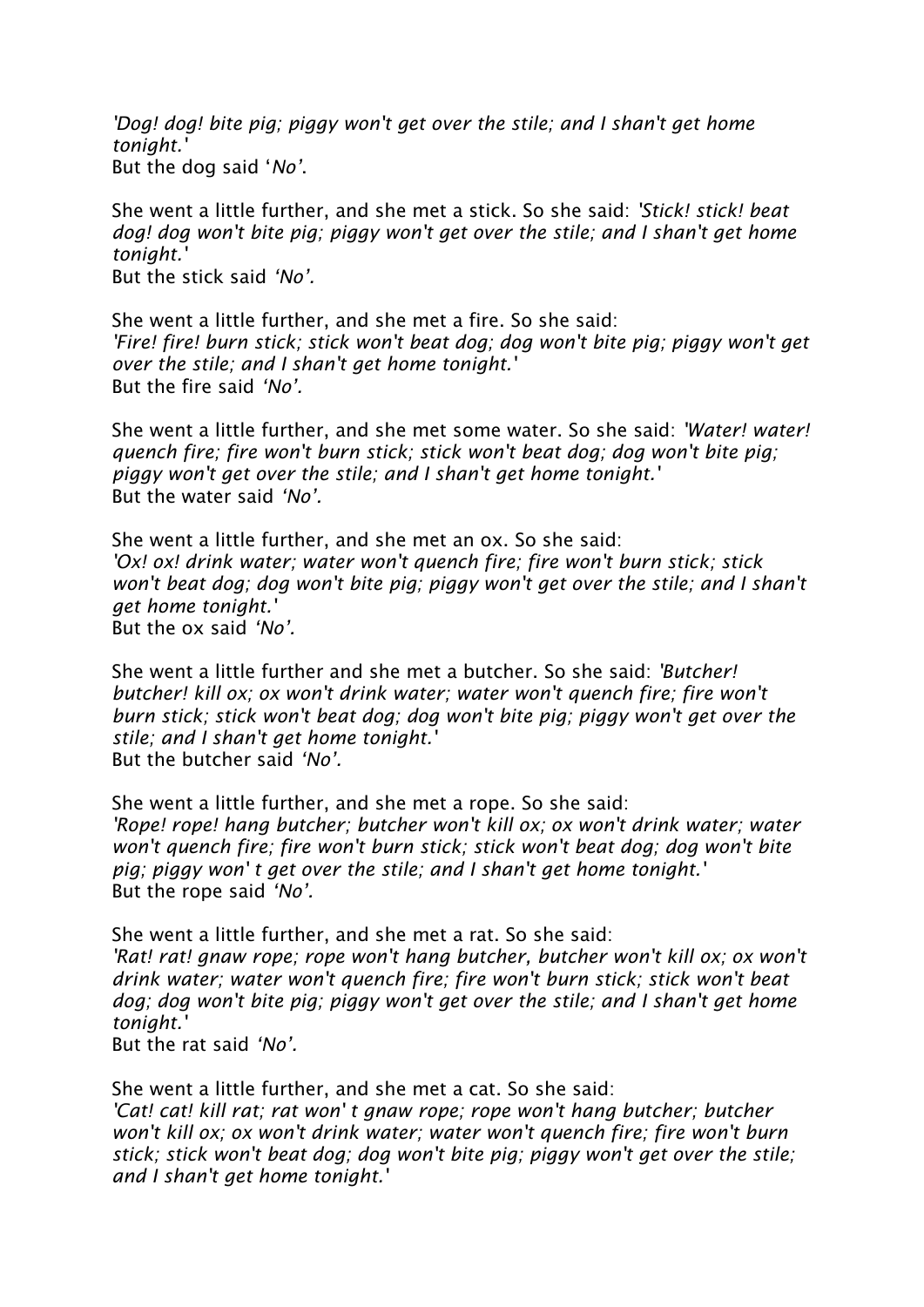But the cat said, *'If you will go to the cow, and fetch me a saucer of milk, I will kill the rat.'* So away went the old woman to the cow.

And the cow said to her: *'If you will go to the haystack, and fetch me a handful of hay, I'll give you the milk.'*

So away went the old woman to the hay-stack; and she brought the hay to the cow.

As soon as the cow had eaten the hay, she gave the old woman the milk; and away she went with it in a saucer to the cat.

As soon as the cat had lapped up the milk: the cat began to kill the rat; the rat began to gnaw the rope; the rope began to hang the butcher; the butcher began to kill the ox; the ox began to drink the water; the water began to quench the fire; the fire began to burn the stick; the stick began to beat the dog; the dog began to bite the pig; the little pig jumped over the stile; and so the old woman got home that night.

### 4. In the Psychiatrist's Chair

As a group example chose a well-known tale like Goldilocks. Be the Psychiatrist and ask the group to respond as Goldilocks. Ask questions that are directly relevant to the story: eg:

It helps put the right words into a character's mouth if you know more about the character's motivation and attitudes.

*'Goldilocks, do you make a habit of looking round other people's homes uninvited?'*

*'Do you like porridge?'*

and *'What time do you normally go to bed?'*

Break into pairs, with one being the psychiatrist and one the character and try out the technique with other well-known characters; eg: the Big Bad Wolf, Cinderella, Rumplestiltskin.